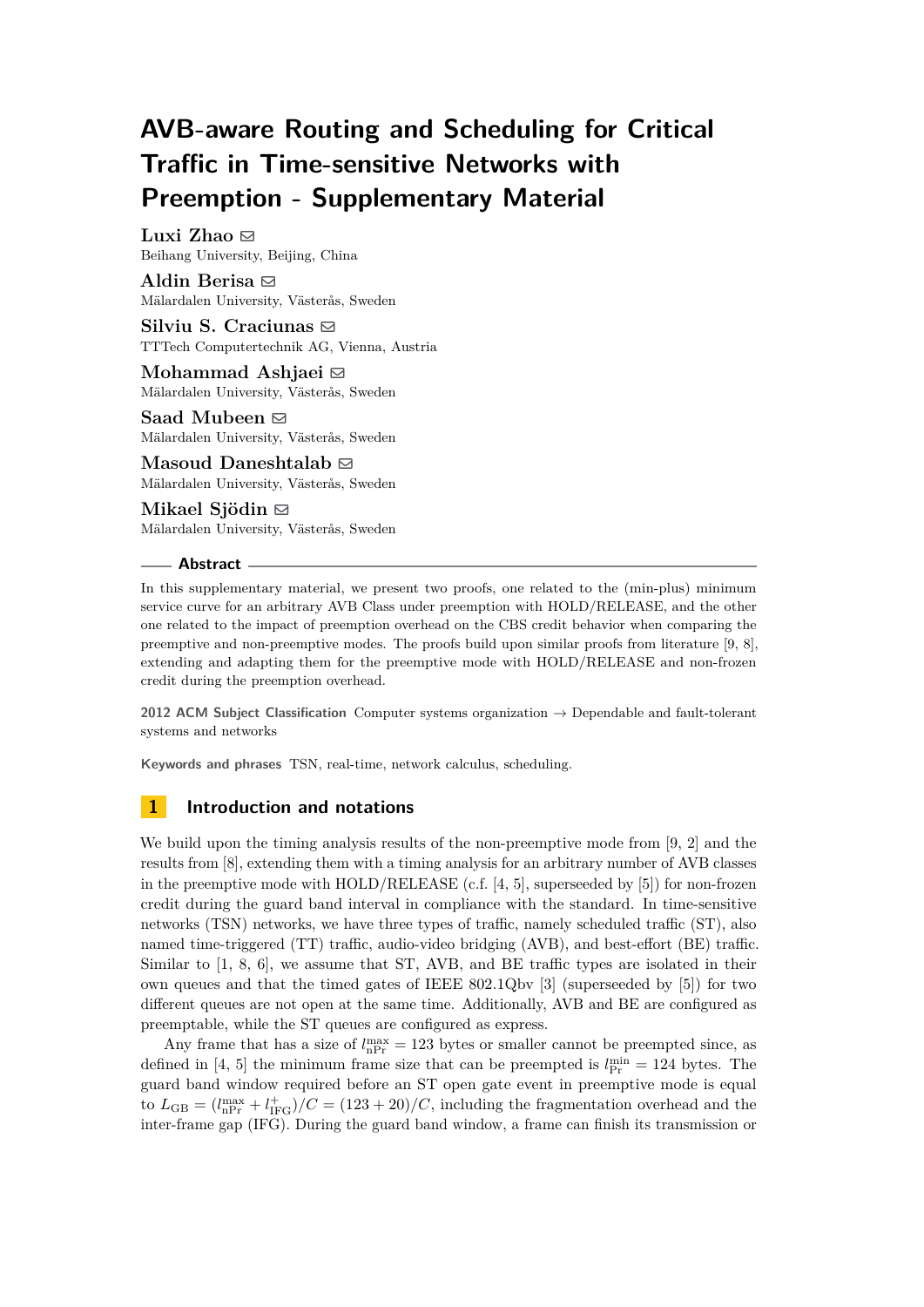be preempted [\[2\]](#page-7-2) and the credit of the credit-based shaper (CBS) increases in this interval if the gate for AVB queues is open. This non-frozen credit behavior is specified in the 802.1Q [\[5\]](#page-7-4) standard and has been addressed in [\[8\]](#page-7-1). The IEEE 802.1Q standard [\[5\]](#page-7-4) also stipulates that a preemption overhead  $l_{\text{OH}} = 24$  bytes [\[7\]](#page-7-8) will be added to each fragment of a preempted frame.

We summarize the notations used for the proofs in this supplementary material in Table [1.](#page-2-0)

## **2 Theorem 1 - Service Curve for AVB Traffic**

A Network Calculus (NC)-based worst-case response-time (WCRT) analysis for two AVB classes in the TSN/TAS+CBS architecture has been introduced in [\[9\]](#page-7-0) which only looks at the preemptive and non-preemptive behavior without HOLD/RELEASE and assumes that the CBS credit is frozen during the guard band of the non-preemptive mode. A timing analysis for an arbitrary number of AVB classes that considers both frozen and non-frozen credit during the guard band of the non-preemptive mode has been presented in [\[8\]](#page-7-1). Neither of the papers discussed the performance analysis in the preemptive with HOLD/RELEASE mode. Although the preemptive mode with HOLD/RELEASE has been discussed in [\[2\]](#page-7-2), the authors consider the overhead and ST window together, which introduces pessimism since the credit of the AVB traffic class will be reduced/increased rather than frozen during the preemption overhead segment. In this section, we derive the service curve for multiple AVB classes M*<sup>i</sup>*  $(i \in [1, n_{\text{CBS}}^{\text{h}}])$ , extended from [\[8\]](#page-7-1) for the preemptive mode with HOLD/RELEASE.

<span id="page-1-0"></span>▶ **Theorem 1.** *The (min-plus) minimum service curve for an AVB Class*  $M_i$  ( $i \in [1, n_{CBS}^h]$ ) *in egress port h under preemption with HOLD/RELEASE is*

$$
\beta_{M_i}^{h,[PrH/R]}(t) = idSl_{M_i} \left[ t - \frac{\alpha_{ST}^h(t)}{C} - \frac{\alpha_{OH}^{h,M_i}(t) + c_{M_i}^{\max}}{idSl_{M_i}} \right]_+^+.
$$
\n(1)

*where*  $\alpha_{ST}^h(t)$  (*c.f.* [\[9,](#page-7-0) [8,](#page-7-1) [2\]](#page-7-2)) is the arrival curve of ST traffic scheduled according to the *pre-defined GCLs,*  $\alpha_{OH}^{h,M_i}(t)$  *is the arrival curve with respect to the extra overheads due to the preemption mode, and*  $c_{M_i}^{\text{max}}$  given by Lemma [2](#page-4-0) is the maximum credit bound of Class  $M_i$ *with non-frozen credit during GB, which is compliant with the standard hypothesis.*

## **2.1 Proof of Theorem [1](#page-1-0)**

*Proof*: The proof builds closely upon the proof of Theorem 1 in [\[9\]](#page-7-0) on the service curve for AVB traffic. We define  $R_{M_i}^h(t)$  and  $R_{M_i}^{*h}(t)$  as the cumulative arrival and departure functions of AVB streams of Class  $M_i$  in egress port *h*. Similarly,  $R_{ST}^h(t)$ ,  $R_{GB}^h(t)$ ,  $R_{OH}^h(t)$ and  $R_{\text{ST}}^{*h}(t)$ ,  $R_{\text{GB}}^{*h}(t)$ ,  $R_{\text{OH}}^{*h}(t)$ , represent the cumulative arrival and departure functions of ST streams, guard bands, and overheads in egress port *h*. Let  $t \in \mathbb{R}^+$  be a time point when the queue  $Q_{\mathbf{M}_i}$  of AVB Class  $\mathbf{M}_i$  is backlogged, i.e.,  $R_{\mathbf{M}_i}^{*\text{h}}(t) < R_{\mathbf{M}_i}^{\text{h}}(t)$ . We define  $s = \sup\{u \leq$  $t | c_{M_i}(u) = 0, R_{M_i}^{*h}(u) = R_{M_i}^{h}(u), R_{ST}^{*h}(u) = R_{ST}^{h}(u), R_{GB}^{*h}(u) = R_{GB}^{h}(u), R_{OH}^{*h}(u) = R_{OH}^{h}(u)$ This implies that  $\forall u \in (s, t]$ , the queue  $Q_{\mathcal{M}_i}$  is non-empty or  $c_{\mathcal{M}_i}(u) < 0$ . Otherwise, we can always find another  $s < s' \le t$  that satisfies  $c_{M_i}(s') = 0$  and  $R_{M_i}^{*h}(s') = R_{M_i}^h(s')$ . Moreover, it also implies that *s* is outside of ST window, guard bands, overheads duration. We define the duration  $(s, t]$  the busy period of AVB Class  $M_i$ .

Similar to [\[9\]](#page-7-0), the interval  $\Delta t = t - s$  can be decomposed by

$$
\Delta t = \Delta t^- + \Delta t^+ + \Delta t^0,
$$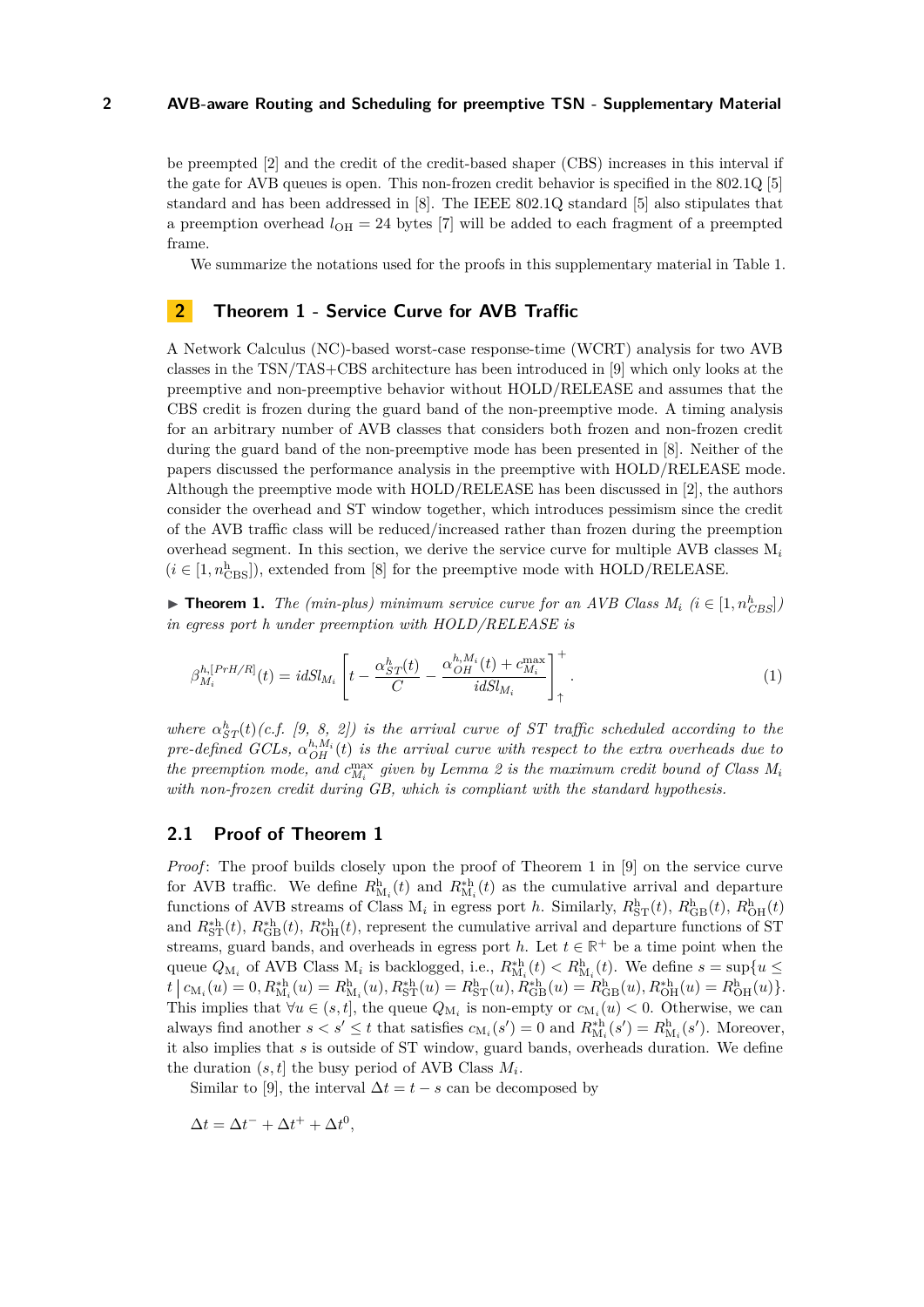# <span id="page-2-0"></span>**Table 1** Summary of notation.

| Symbol                                                                                                                                       | Meaning                                                                          |
|----------------------------------------------------------------------------------------------------------------------------------------------|----------------------------------------------------------------------------------|
| C                                                                                                                                            | Physical link rate                                                               |
| $l_{\rm nPr}^{\rm max}$                                                                                                                      | The maximum non-preemptable frame size (123 bytes)                               |
| $l_{\rm Pr}^{\rm min}$                                                                                                                       | The minimum preemptable frame size (124 bytes)                                   |
|                                                                                                                                              |                                                                                  |
| $L_{\rm GB}$                                                                                                                                 | Guard band size with $HOLD/RELEASE$ (143 bytes/C)                                |
| $l_{\rm{IFG}}^{+}$                                                                                                                           | Preemption overhead (20 bytes)<br>MAC DA, MAC SA, FCS frame overhead (22 bytes)  |
| $l_{\rm FCS}^+$                                                                                                                              |                                                                                  |
| $l_{\rm FCS}$                                                                                                                                | Overhead of FCS for a frame (4 bytes)                                            |
| $\begin{array}{l} l_{\rm{payload}}^{\rm{F,min}}\\ l_{\rm{payload}}^{\rm{NF,min}} \end{array}$                                                | Min payload (42 bytes) of the first fragment of a frame                          |
|                                                                                                                                              | Min payload (60 bytes) for the subsequent fragments                              |
| $l_{\text{OH}}$                                                                                                                              | Overhead (24 bytes) due to preemption                                            |
| h                                                                                                                                            | Output port of a node                                                            |
| $M_i$                                                                                                                                        | Priority/Class of AVB traffic                                                    |
| $Q_{\mathrm{M}_i}$                                                                                                                           | Queue for AVB Class $M_i$                                                        |
|                                                                                                                                              | AVB queues with priority higher than or equal to $M_i$                           |
| $\tilde{Q}^{\leq i}_{\rm AVB} \over \beta^{\rm h}_{\rm M_i}^{\rm 1\,PS} \over \beta^{\rm h,[PrH/R]}_{\rm M_i}(t)$                            | The number of priorities for AVB traffic                                         |
|                                                                                                                                              | Min-plus minimum service curve for AVB Class $M_i$ under preemption              |
|                                                                                                                                              | with HOLD/RELEASE                                                                |
| $idSl_{M_i}, sdSl_{M_i}$                                                                                                                     | Idle and send slopes of the AVB class $M_i$                                      |
| $c_{\mathrm{M}_i}^{\mathrm{max}}, c_{\mathrm{M}_i}^{\mathrm{min}}$                                                                           | Upper and lower bounds of credit for AVB Class $M_i$                             |
| $\alpha^{\text{h}^*}_{\text{ST}}(t)$                                                                                                         | Arrival curve for ST traffic                                                     |
| $o_i^{\rm h}, L_{\mathrm{ST},i}^{\rm h}$                                                                                                     | Starting time and duration of $i^{th}$ ST window on h                            |
| $o_{j,i}^{\overline{\text{h}}}$                                                                                                              | Relative offset $i^{th}$ and $j^{th}$ ST windows on h, i.e., $o_j^h - o_i^h$     |
| $p_{\rm GCL}^{\rm h}$                                                                                                                        | GCL period on h                                                                  |
| $N^{\rm h}_{\rm ST} \alpha^{\rm h,M}_{{\rm OH}}(t) \hbox{}_{l^{\rm h,max}}^{\rm h,M}$                                                        | Number of ST windows within the GCL period                                       |
|                                                                                                                                              | Arrival curve with respect to preemption overheads                               |
|                                                                                                                                              | The maximum frame of AVB Class $M_i$ on h                                        |
| $_{h,\mathrm{max}}$<br>$l_{\mathrm{M}_i,\mathrm{payload}}$                                                                                   | The payload of the frame $l_{\text{M}_i}^{\text{h,max}}$                         |
| h,max;                                                                                                                                       | Leftover payload that has not been transmitted                                   |
| $\iota_{\mathrm{M}_i,\mathrm{payload}}$<br>$l_{\leq i}^{\rm h,max}, l_{\leq i}^{\rm h,min}$                                                  | Max and min AVB frame size with priority $\geq M_i$ on h                         |
| $l^{\overline{\textrm{h}},\max}_{\cdot}$                                                                                                     | Max AVB frame size with priority lower than $M_i$ on h                           |
|                                                                                                                                              | Preemption overhead after $j^{th}$ ST window on h                                |
| $l^{\tilde{\rm h},\rm M_{\it i}}_{\rm OH,\it j}_{\rm h,\rm M_{\it i}}$                                                                       | The max preemption times of a frame of AVB Class $\mathbf{M}_i$                  |
| $n_{\rm Pr_a}$                                                                                                                               | Guard band duration before $j^{th}$ ST window on h                               |
| $L^{\mathrm{h},\mathrm{M}_i}_{\mathrm{GB},j} \ \sigma^{\mathrm{h},\mathrm{M}_i}_{\mathrm{GB}}, \rho^{\mathrm{h},\mathrm{M}_i}_{\mathrm{GB}}$ | Burst and rate of linear arrival curve of guard band duration                    |
|                                                                                                                                              |                                                                                  |
| $\Delta t_{{\rm M}_i}$<br>$\Delta t_{\rm AVB}^{$                                                                                             | Transmission duration of frames with priority $M_i$                              |
|                                                                                                                                              | Duration of higher priority frames from $Q_{\text{AVB}}^{< i}$                   |
| $\Delta t_{\rm LP}$                                                                                                                          | Duration of a lower priority frame from $Q_{\text{AVB}}^{>i}$ or $Q_{\text{BE}}$ |
| $\Delta t_{\text{GB}}$                                                                                                                       | Guard band duration                                                              |
| $\Delta t_{{\rm OH}}^{\le i} \ \Delta t_{{\rm OH}}^{{\rm M}_i}$                                                                              | Overhead duration due to higher priority preempted frames                        |
|                                                                                                                                              | Overhead duration due to preempted frames of $M_i$                               |
| $\Delta t_\mathrm{ST}$                                                                                                                       | time slots reserved for ST traffic                                               |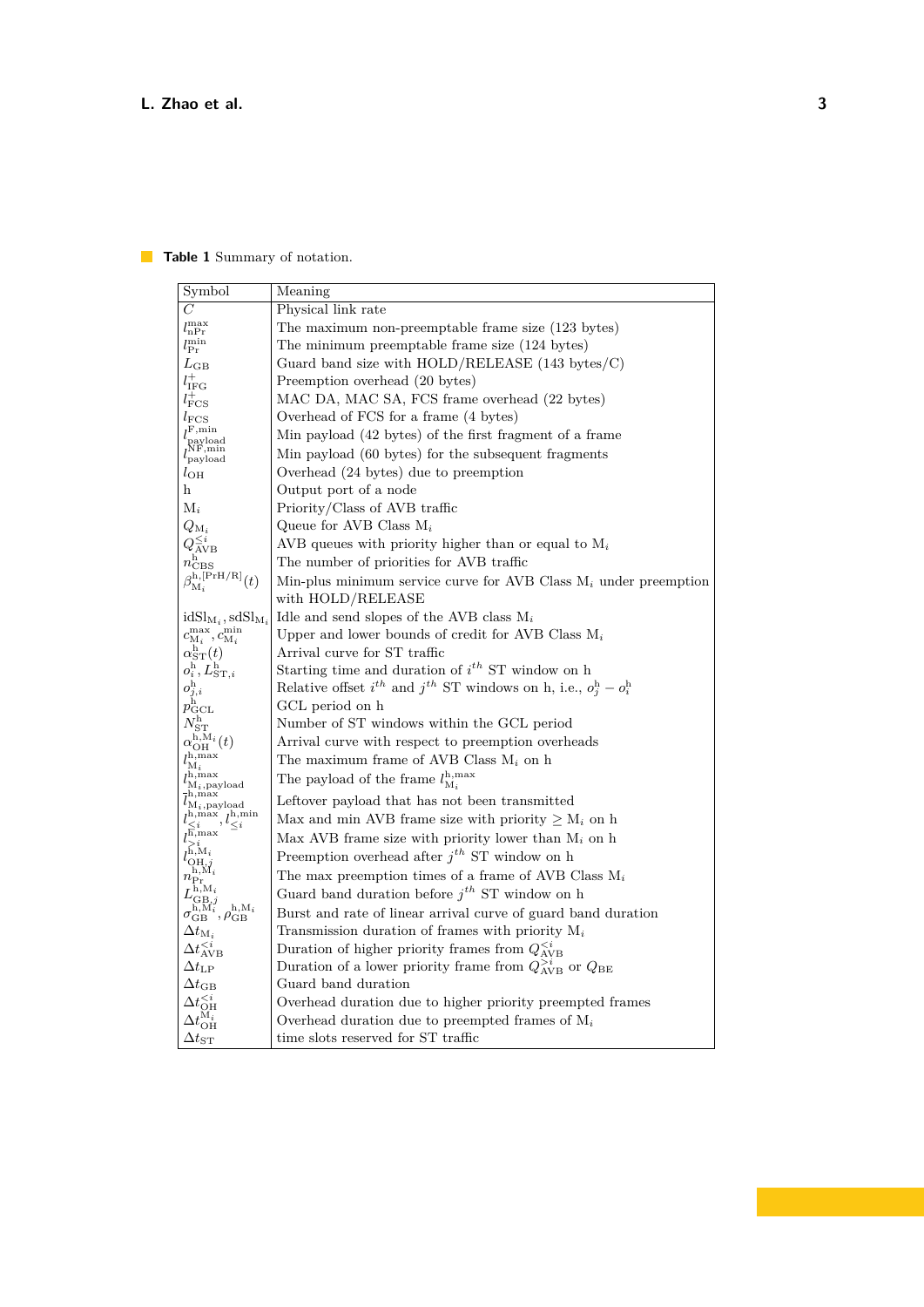where  $\Delta t^-$ ,  $\Delta t^+$ , and  $\Delta t^0$  are the accrued length of all periods where the credit is decreasing, increasing, and frozen, respectively. For the preemption mode with HOLD/RELEASE,  $\Delta t^{-} = \Delta t_{\text{M}_i} + \Delta t_{\text{OH}}^{\text{M}_i}$  represents the transmission duration of AVB Class  $M_i$  and the extra overhead transmission time when frames of Class M*<sup>i</sup>* traffic are preempted by ST (express) traffic,  $\Delta t^0 = \Delta t_{ST}$  is caused by ST traffic windows. Then we have

$$
\Delta t^+ = \Delta t - \Delta t_{\mathrm{M}_i} - \Delta t_{\mathrm{OH}}^{\mathrm{M}_i} - \Delta t_{\mathrm{ST}}.\tag{2}
$$

The service curve for AVB traffic is defined by the CBS mechanism [\[8\]](#page-7-1). Similar to [\[8\]](#page-7-1), the credit  $c_{M_i}(t)$  of AVB Class  $M_i$  increases with slope  $\text{idSl}_{M_i}$  when there is a frame waiting in queue  $Q_{\mathrm{M}_i}$  (during  $\Delta t^+$  when high-priority frames in  $Q_{\mathrm{M}_j} \in Q_{\mathrm{AVB}}^{\leq i}$  are transmitted, or guard band blocking due to preemption with HOLD/RELEASE etc.), and decreases at rate  $sdSl_{M_i} = idSl_{M_i} - C$  when the frame in the queue  $Q_{M_i}$  is being sent (during  $\Delta t^{-} = \Delta t_{\text{M}_i} + \Delta t_{\text{OH}}^{\text{M}_i}$ . The credit  $c_{\text{M}_i}(t)$  of AVB Class  $\text{M}_i$  remains frozen when the gate of *Q*<sub>M<sub>*i*</sub></sub> is closed during ST traffic transmission. Due to the definition of *s*, for ∀*u* ∈ (*s*, *t*], the queue  $Q_{\mathbf{M}_i}$  cannot be temporarily empty when  $c_{\mathbf{M}_i}(u) > 0$ . Thus, there is no case in which the credit of AVB Class  $M_i$  can be reduced from some positive value  $P$  to 0 due to resets. Then the variation of credit for AVB Class  $M_i$  during the time interval  $\Delta t = t - s$  can be given by,

$$
c_{\mathcal{M}_i}(t) - c_{\mathcal{M}_i}(s) = \left(\Delta t_{\mathcal{M}_i} + \Delta t_{\mathcal{O}H}^{M_i}\right) \cdot \mathrm{sdSl}_{\mathcal{M}_i} - (t - s - \Delta t_{\mathcal{M}_i} - \Delta t_{\mathcal{O}H}^{M_i} - \Delta t_{\mathcal{S}T}) \cdot \mathrm{idSl}_{\mathcal{M}_i},
$$

Thus, for the preemption mode with HOLD/RELEASE, the relation of service times for AVB Class M*<sup>i</sup>* , ST traffic windows occupancy, guard bands and preemption overheads in any interval ∆*t* is

<span id="page-3-0"></span>
$$
\Delta t_{\mathrm{M}_i} = \left[ (t - s - \Delta t_{\mathrm{ST}}) \mathrm{id} \mathrm{Sl}_{\mathrm{M}_i} - C \cdot \Delta t_{\mathrm{OH}}^{\mathrm{M}_i} - c_{\mathrm{M}_i}(t) + c_{\mathrm{M}_i}(s) \right] / C. \tag{3}
$$

Moreover, the output of ST traffic during  $\Delta t = t - s$  is,

$$
R_{\rm ST}^{*h}(t) - R_{\rm ST}^{*h}(s) = R_{\rm ST}^{*h}(t) - R_{\rm ST}^{h}(s) = C \cdot \Delta t_{\rm ST}
$$
  

$$
\leq R_{\rm ST}^{h}(t) - R_{\rm ST}^{h}(s) \leq \alpha_{\rm ST}^{h}(t - s),
$$

<span id="page-3-1"></span>where  $\alpha_{\rm ST}^{\rm h}(t)$  (see main paper) is the arrival curve of ST traffic scheduled according to GCL. Thus,

<span id="page-3-2"></span>
$$
\Delta t_{\rm ST} \le \alpha_{\rm ST}^{\rm h}(t-s)/C. \tag{4}
$$

Similar to [\[9\]](#page-7-0), we can obtain

$$
\Delta t_{\text{OH}}^{\text{M}_i} \le \alpha_{\text{OH}}^{\text{h},\text{M}_i}(t-s)/C,\tag{5}
$$

where  $\alpha_{\text{OH}}^{h,M_i}(t)$  (see main paper) is the arrival curve of overheads due to the preemption mode.

The service could only be supplied for AVB traffic of class  $M_i$  during  $\Delta t_{M_i}$  in the time  $\Delta t$ <sup>-</sup> when the credit is decreasing. Then, similar to [\[9\]](#page-7-0), over the interval  $(s, t]$ , considering  $c_{\mathrm{M}_i}(t) \leq c_{\mathrm{M}_i}^{\max}$ ,  $c_{\mathrm{M}_i}(s) = 0$ , and Eqs. [\(3\)](#page-3-0), [\(4\)](#page-3-1), [\(5\)](#page-3-2), we have

$$
R_{\mathbf{M}_i}^{*\mathrm{h}}(t) - R_{\mathbf{M}_i}^{*\mathrm{h}}(s) = C \cdot \Delta t_{\mathbf{M}_i} \ge
$$

$$
\mathrm{idSl}_{\mathbf{M}_i} \left( t - s - \frac{\alpha_{\mathrm{ST}}^{\mathrm{h}}(t - s)}{C} - \frac{\alpha_{\mathrm{OH}}^{\mathrm{h}, \mathbf{M}_i}(t - s) + c_{\mathbf{M}_i}^{\mathrm{max}}}{\mathrm{idSl}_{\mathbf{M}_i}} \right)
$$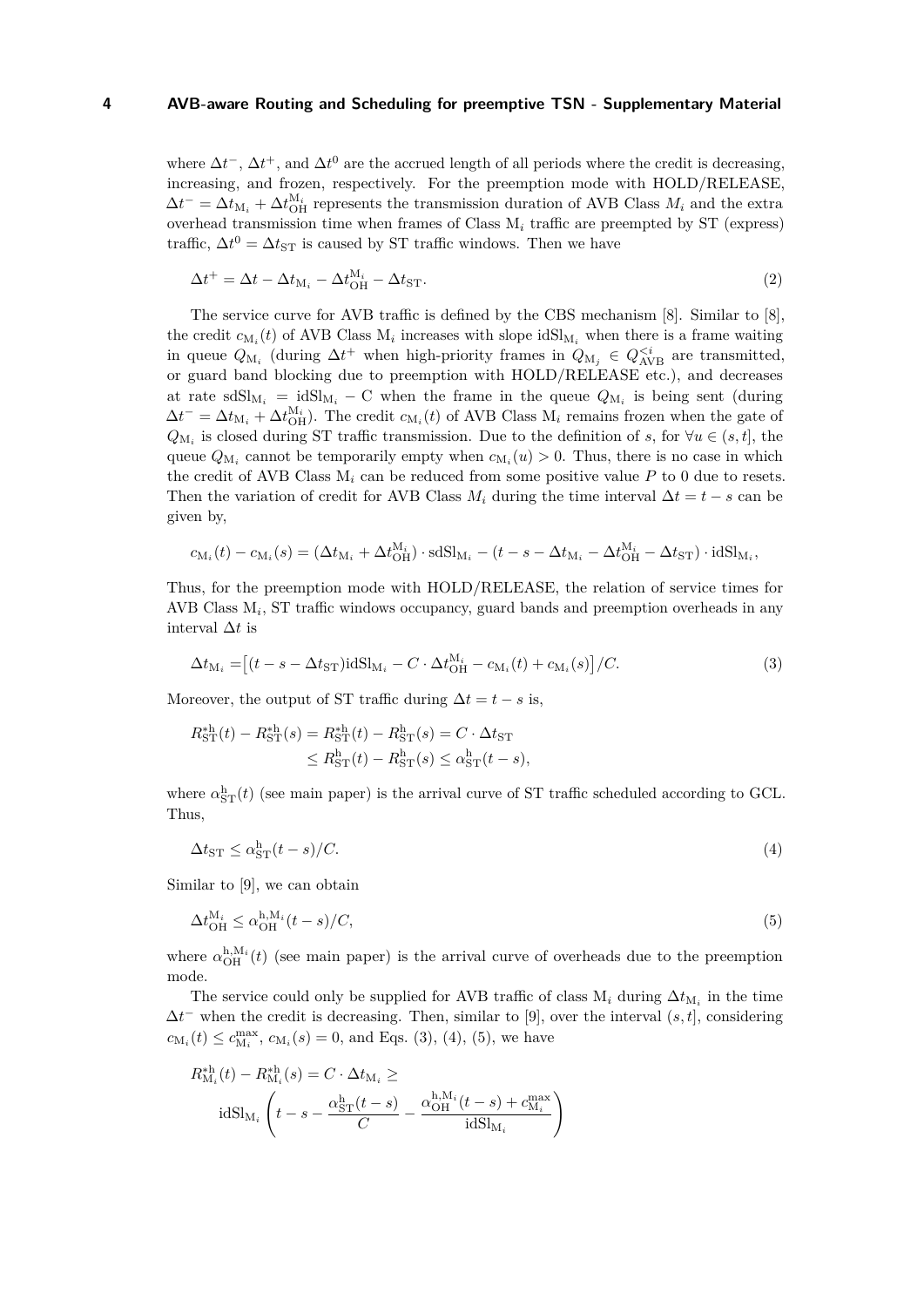#### **L. Zhao et al. 5**

Since we have also  $R_{M_i}^{*h}(t) - R_{M_i}^{*h}(s) = R_{M_i}^{*h}(t) - R_{M_i}^{h}(s) \ge 0$  and  $R_{M_i}^{*h}(t)$  is a wide-sense increasing function, from which we derive

$$
R_{\mathbf{M}_i}^{*\mathrm{h}}(t) \geq R_{\mathbf{M}_i}^{\mathrm{h}}(s) + \mathrm{id} \mathrm{Sl}_{\mathbf{M}_i} \left[ t - s - \frac{\alpha_{\mathrm{ST}}^{\mathrm{h}}(t-s)}{C} - \frac{\alpha_{\mathrm{OH}}^{\mathrm{h},\mathbf{M}_i}(t-s) + c_{\mathbf{M}_i}^{\mathrm{max}}}{\mathrm{id} \mathrm{Sl}_{\mathbf{M}_i}} \right]_+^+
$$
  

$$
\geq \inf_{0 \leq s \leq t} \left\{ R_{\mathbf{M}_i}^{\mathrm{h}}(s) + \mathrm{id} \mathrm{Sl}_{\mathbf{M}_i} \left[ t - s - \frac{\alpha_{\mathrm{ST}}^{\mathrm{h}}(t-s)}{C} - \frac{\alpha_{\mathrm{OH}}^{\mathrm{h},\mathbf{M}_i}(t-s) + c_{\mathbf{M}_i}^{\mathrm{max}}}{\mathrm{id} \mathrm{Sl}_{\mathbf{M}_i}} \right]_+^+ \right\}.
$$

Therefore, for the preemption with HOLD/RELEASE, the service curve  $\beta_{\text{M}}^{\text{h},\text{[PrH/R]}}$  $\int_{M_i}^{\text{in},\text{[FIn/}n]}(t)$  for AVB Class M*<sup>i</sup>* is,

$$
\beta^{\rm h,[PrH/R]}_{{\rm M}_i}(t) = {\rm idSl}_{{\rm M}_i}\left[ t - \frac{\alpha_{\rm ST}^{\rm h}(t)}{C} - \frac{\alpha_{\rm OH}^{{\rm h}, {\rm M}_i}(t) + c_{{\rm M}_i}^{\rm max}} {{\rm idSl}_{{\rm M}_i}}\right]_+^+.
$$

# **3 Lemma 2 - Impact of overhead on the CBS credit**

<span id="page-4-0"></span>▶ **Lemma 2.** *For the preemption with HOLD/RELEASE mode, the impact of overhead is also reflected in the lower bound of credit compared with the non-preemption mode,*

$$
c_{M_i}^{\min} = s dS l_{M_i} \cdot \frac{l_{M_i}^{h,\max}}{C} + n_{\text{Pr}}^{h,M_i} \cdot \left(s dS l_{M_i} \cdot \frac{l_{OH}}{C} + i dS l_{M_i} \cdot \frac{l_{nPr}^{\max}}{C}\right) \cdot \mathbb{1}_{\{idS l_{M_i} \cdot l_{nPr}^{\max} < -sdS l_{M_i} \cdot l_{OH}\}},\tag{6}
$$

*where*  $n_{\text{Pr}}^{h,M_i}$  *is the maximum number of preemptions for a single frame of Class*  $M_i$ *. The upper bound on the credit with non-frozen state during guard band is computed using the expression for the non-preemption mode proposed in [\[8\]](#page-7-1),*

$$
c_{M_i}^{\max} = idSl_{M_i} \cdot \frac{\sum_{j=1}^{i-1} c_{M_j}^{\min} - l_{>i}^{h,\max} - \sigma_{GB}^{h,M_i}}{\sum_{j=1}^{i-1} idSl_{M_j} + \rho_{GB}^{h,M_i} - C}.
$$
\n(7)

*by replacing*  $c_{M_j}^{\min}$  with Eq. [\(6\)](#page-4-1), and the guard band duration with  $L_{GB,j}^{h,M_i}$  in Eq. [\(8\)](#page-4-2) below for *constructing the linear arrival curve of the guard band duration with the burst*  $\sigma_{GB}^{h,M_i}$  and the *rate*  $\rho_{GB}^{h,M_i}$  [\[8\]](#page-7-1)*.* 

The actual maximum guard band length before each ST window *j* is also related to the maximum frame  $l_{\leq i}^{\text{h,max}}$  of AVB traffic with priority higher than or equal to  $M_i$  in the current node port, and the idle interval time between two adjacent ST windows  $o_{j,i}^{\text{h}} - o_{j-1,i}^{\text{h}} - L_{ST,j-1}^{\text{h}}$ .

<span id="page-4-2"></span>
$$
L_{GB,j}^{\mathrm{h},\mathrm{M}_{i}} = \min\left\{L_{\mathrm{GB}}, L_{\mathrm{GB}} - \frac{l_{\leq i}^{\mathrm{h},\mathrm{min}} \cdot \mathbb{1}_{\{l_{\leq i}^{\mathrm{h},\mathrm{max}} \leq l_{\mathrm{nPr}}^{\mathrm{max}}\}}{C}, o_{j,i}^{\mathrm{h}} - o_{j-1,i}^{\mathrm{h}} - L_{\mathrm{ST},j-1}^{\mathrm{h}}\right\}.
$$
(8)

# **3.1 Proof of Lemma [2](#page-4-0)**

*Proof*: The proof is very similar to the proof in [\[8\]](#page-7-1) that assumes the non-frozen credit during guard bands, except that the additional overhead duration needs to be considered.

<span id="page-4-1"></span>Г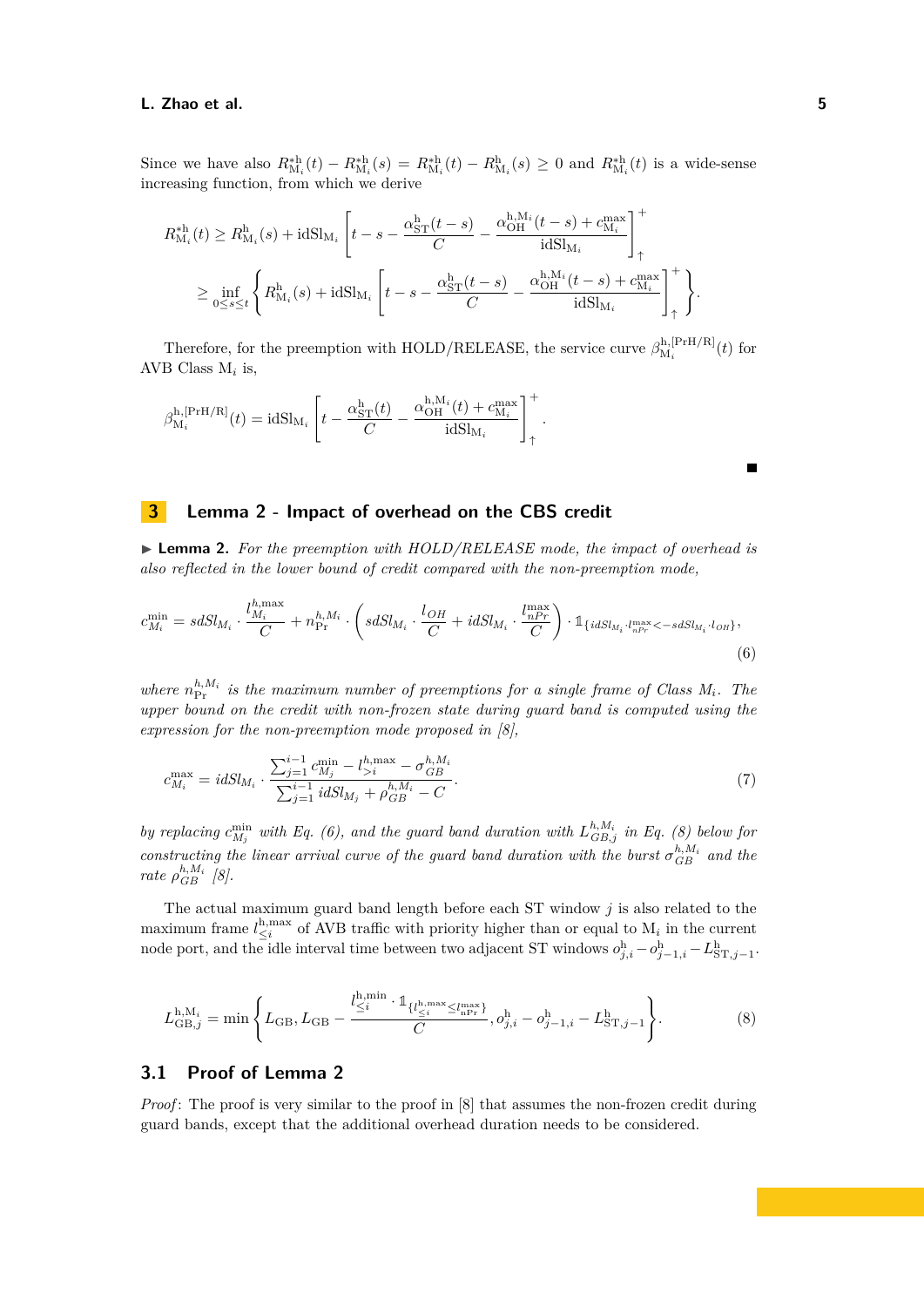**[Lower bound]** The credit of AVB class M*<sup>i</sup>* will be decremented only when the frame of Class  $M_i$  is being sent and during the overhead after the frame of Class  $M_i$  is preempted. Please note that when the frame is preempted, there will be a guard band with length  $L_{GB}$ reserved, and the credit of all AVB classes will be increased with the corresponding idleSlope. Therefore, the condition for reaching the minimum credit depends on the maximum frame size  $l_{\text{M}_i}^{\text{h,max}}$  of Class  $\text{M}_i$ , the relation between the idleSlope and sendSlope, and the maximum number of times that a frame of Class M*<sup>i</sup>* can be preempted.

The credit increases by  $idSl_{M_i} \cdot l_{nPr}^{max}/C$  in a GB duration, and decreases by  $-sdSl_{M_i} \cdot l_{OH}/C$ during an overhead duration. If  $idSl_{M_i} \cdot l_{nP_r}^{max} \ge -sdSl_{M_i} \cdot l_{OH}$ , it means that the minimum credit can only be reached at the end of the maximum frame transmission without being preempted, i.e.,  $c_{\text{M}_i}^{\text{min}} = l_{\text{M}_i}^{\text{h,max}} \cdot sdSl_{\text{M}_i}/C$ . Otherwise, if  $\text{idSl}_{\text{M}_i} \cdot l_{\text{nPr}}^{\text{max}} < -sdSl_{\text{M}_i} \cdot l_{\text{OH}}$ , the minimum credit is reached when a maximum frame of Class M*<sup>i</sup>* is preempted the most number of times. The highest number of preemption  $n_{\text{Pr}}^{\text{h},\text{M}_i}$  are related to the ST windows, which can be calculated according to the GCL that has been computed offline (see main paper). In such a case, the minimum credit equals to  $c_{\mathrm{M}_i}^{\mathrm{min}} = (l_{\mathrm{M}_i}^{\mathrm{h,max}} + n_{\mathrm{Pr}}^{\mathrm{h,M}_i} \cdot l_{\mathrm{OH}}) \cdot sdSl_{\mathrm{M}_i}/C +$  $n_{\rm Pr}^{\rm h, M_i} \cdot l_{\rm nPr}^{\rm max} \cdot \rm idSl_{M_i}/C.$ 

**[Upper bound]** Let  $t \in \mathbb{R}^+$  be a time instant at which the timed-gates for AVB traffic classes open, and  $c_{\mathrm{M}_i}(t) > 0$ . Additionally, let  $s = \sup\{u \le t \mid \forall Q_{\mathrm{M}_j} \in Q_{\mathrm{AVB}}^{\le i}, c_{\mathrm{M}_j}(u) \le 0\}$ . As explained in [\[8\]](#page-7-1), this implies that  $\forall u \in (s, t]$ ,  $\exists Q_{\text{M}_j} \in Q_{\text{AVB}}^{\leq i}$ ,  $c_{\text{M}_j}(u) > 0$ , *i.e.*, there exists always a non-empty queue in  $Q_{AVB}^{\leq i}$ , since otherwise, there is always another  $s < s' \leq t$  that satisfies  $\forall Q_{M_j} \in Q_{AVB}^{\leq i}, c_{M_j}(s') \leq 0$ . Since there is always at least one queue in  $Q_{AVB}^{\leq i}$  that is non-empty we have one of 3 cases for the frame:

- it it sent in  $Q_{M_j} \in Q_{AVB}^{\leq i}$
- $\equiv$  it is blocked due to ST traffic or due to guard band relating to the preemption with HOLD/RELEASE. It can also be blocked due to a non-preemptive frame from lower priority queues  $(Q_{\text{AVB}}^{>i}, Q_{\text{BE}})$  that is in transmission before *s* since preemptable traffic classes cannot preempt each other (note that the lower priority traffic cannot be preempted by other higher priority AVB traffic but can be preempted by ST traffic))
- it waits for the transmission of additional overheads due to the preemption.  $\mathcal{L}_{\mathcal{A}}$

Similar to [\[8\]](#page-7-1), we look at the evolution of the credit value  $c_{M_i}(t)$  between *s* and *t*, which increases with a rate of  $\mathrm{id} \mathrm{Sl}_M$  when the frame in the queue  $Q_{M_i}$  is waiting (during  $\Delta t_{AVB}^{< i} + \Delta t_{LP} + \Delta t_{GB} + \Delta t_{OH}^{< i}$ . The credit decreases at rate  $s dSl_{M_i} = idSl_{M_i} - C$  when the frame in the queue  $Q_{\mathrm{M}_i}$  or its extra overhead is in transmission (during  $\Delta t_{\mathrm{M}_i} + \Delta_{\mathrm{OH}}^{\mathrm{M}_i}$ ). Finally, the credit remains unchanged when the gate of  $Q_{M_i}$  is closed during ST traffic transmission  $\Delta t$ <sub>ST</sub>, and, similarly to [\[8\]](#page-7-1), may be reduced from some positive value  $P_{\text{M}_i}$  to 0 due to resets. Thus the variation of  $c_{M_i}(t)$  during  $(s, t]$  is similar to [\[8\]](#page-7-1), with the addition of the preemption overhead considerations,

<span id="page-5-0"></span>
$$
c_{\mathbf{M}_i}(t) - c_{\mathbf{M}_i}(s) = \left(\Delta t_{\mathbf{M}_i} + \Delta t_{\mathbf{OH}}^{\mathbf{M}_i}\right) \cdot sdSl_{\mathbf{M}_i} + \left(\Delta t_{\mathbf{AVB}}^{&i} + \Delta t_{\mathbf{L}\mathbf{P}} + \Delta t_{\mathbf{GB}} + \Delta t_{\mathbf{OH}}^{&i}\right) \cdot idSl_{\mathbf{M}_i} - P_{\mathbf{M}_i}.
$$
\n(9)

Since  $\Delta t_{\text{AVB}}^{*i} + \Delta t_{\text{LP}} + \Delta t_{\text{GB}} + \Delta t_{\text{OH}}^{*i} = s - t - \Delta t_{\text{M}_i} - \Delta t_{\text{ST}} - \Delta t_{\text{OH}}^{M_i}**$  and  $P_{\text{M}_i} \geq 0$ , Eq. [\(9\)](#page-5-0) is modified into,

<span id="page-5-1"></span>
$$
c_{\mathcal{M}_i}(t) - c_{\mathcal{M}_i}(s) \le -\Delta t_{\mathcal{M}_i} \cdot C - \Delta t_{\mathcal{O}H}^{M_i} \cdot C + (t - s - \Delta t_{\mathcal{S}T}) \cdot \mathrm{id} \mathcal{S} \mathcal{I}_{M_i}.
$$
\n
$$
(10)
$$

As in [\[8\]](#page-7-1), we denote the sum of credits for AVB traffic with the priority higher than M*<sup>i</sup>* with  $c_{\le i}(t) = \sum_{j=1}^{i-1} c_{M_j}(t)$ . At any instant between *s* and *t*,  $c_{\le i}(t)$  increases at most at a rate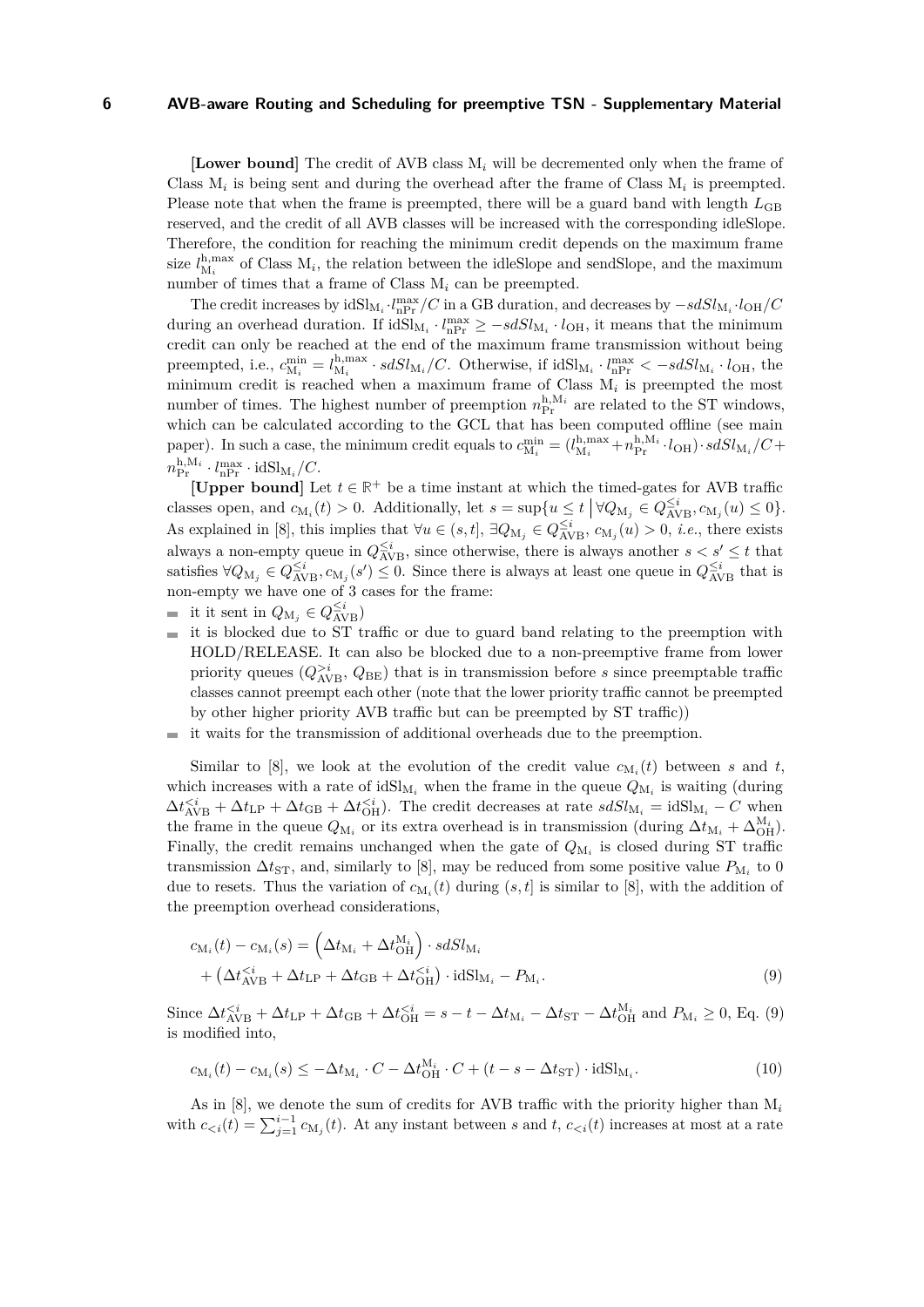## **L. Zhao et al. 7**

given by  $\sum_{j=1}^{i-1} i dS l_{M_j}$  when, as described in [\[8\]](#page-7-1), a frame of  $M_i$  uses the link (during  $\Delta t_{M_i}$ ), a low priority frame blocks the link (during Δ*t*<sub>LP</sub>), or during GB Δ*t*<sub>GB</sub>. Additionally to [\[8\]](#page-7-1), the credit sum can also increase during the overhead  $\Delta t_{\rm OH}^{M_i}$  for M<sub>i</sub> traffic. Conversely, the credit sum  $c_{\leq i}(t)$  decreases at least at a rate given by  $\sum_{j=1}^{i-1} i dS I_{M_j} - C$  when higher-priority frames are sent (during  $\Delta t_{AVB}^{< i}$ ) or during overhead  $\Delta t_{OH}^{< i}$  for AVB class with higher priority than  $M_i$ . Finally, the credit sum  $c_{\lt i}(t)$  is frozen during ST traffic transmission  $\Delta t$ <sub>ST</sub> or is reduced from some positive value to 0 due to resets, which is the same case as the credit variation for the M*<sup>i</sup>* traffic class. Then, similar to [\[8\]](#page-7-1) but with the additional overhead considerations, the variation of  $c_{\leq i}(t)$  between *s* and *t* is

<span id="page-6-0"></span>
$$
c_{< i}(t) - c_{< i}(s)
$$
\n
$$
= \left(\Delta t_{\mathrm{M}_i} + \Delta t_{\mathrm{LP}} + \Delta t_{\mathrm{GB}} + \Delta t_{\mathrm{OH}}^{\mathrm{M}_i}\right) \cdot \sum_{j=1}^{i-1} \mathrm{idS} I_{\mathrm{M}_j}
$$
\n
$$
+ \left(\Delta t_{\mathrm{AVB}}^{< i} + \Delta_{\mathrm{OH}}^{< i}\right) \cdot \left(\sum_{j=1}^{i-1} \mathrm{idS} I_{\mathrm{M}_j} - C\right) + \sum_{j=1}^{i-1} P_{\mathrm{M}_j}
$$
\n
$$
(11)
$$

Since  $\Delta t_{\text{AVB}}^{*i} + \Delta t_{\text{OH}}^{*i} = s - t - \Delta t_{\text{M}_i} - \Delta t_{\text{LP}} + \Delta t_{\text{GB}} - \Delta t_{\text{OH}}^{M_i} - \Delta t_{\text{ST}}**$  and  $P_{\text{M}_j} \geq 0$ , Eq. [\(11\)](#page-6-0) is modified into,

<span id="page-6-1"></span>
$$
c_{< i}(t) - c_{< i}(s) \leq \left(\Delta t_{\mathrm{M}_i} + \Delta t_{\mathrm{LP}} + \Delta t_{\mathrm{GB}} + \Delta t_{\mathrm{OH}}^{M_i}\right) \cdot C
$$
  
+ 
$$
(t - s - \Delta t_{\mathrm{ST}}) \cdot \left(\sum_{j=1}^{i-1} \mathrm{id} \mathrm{Sl}_{\mathrm{M}_j} - C\right).
$$
 (12)

Moreover, as discussed in [\[8\]](#page-7-1),  $\Delta t_{\text{LP}} \cdot C \le \max_{j \in [i+1, n_{\text{CBS}}^h]} \{ l_{\text{M}_j}^{\text{max}}, l_{\text{BE}}^{\text{max}} \} = l_{>i}^{\text{max}}$  and  $\Delta t_{\text{GB}} \cdot C \le$  $\sigma_{\text{GB}}^{\text{M}_i} + \rho_{\text{GB}}^{\text{M}_i} \cdot (t - s - \Delta t_{\text{ST}})$ , where  $\sigma_{\text{GB}}^{\text{M}_i}$  and  $\rho_{\text{GB}}^{\text{M}_i}$  are the burst and rate of the linear arrival curve of the guard band duration, respectively, derived from Theorem 3 and Lemma 4 in [\[8\]](#page-7-1) by considering  $L_{GB,j}^{h,M_i}$  in Eq. [\(8\)](#page-4-2) instead. Meanwhile combining Eq. [\(12\)](#page-6-1) we have,

$$
t - s - \Delta t_{ST} \le \frac{c_{< i}(t) - c_{< i}(s) - (\Delta t_{\text{M}_i} + \Delta t_{\text{OH}}^{\text{M}_i}) \cdot C - l_{> i}^{\text{max}} - \sigma_{\text{GB}}^{\text{M}_i}}{\sum_{j=1}^{i-1} i \text{dS} \mathbf{l}_{\text{M}_j} + \rho_{\text{GB}}^{\text{M}_i} - C}.
$$
\n(13)

By applying Eq.  $(13)$  into Eq.  $(10)$ , it is obtained that

$$
c_{\mathbf{M}_{i}}(t) - c_{\mathbf{M}_{i}}(s) \le
$$
\n
$$
- \frac{\sum_{j=1}^{i} \text{idS} \mathbf{M}_{j} + \rho_{\mathbf{G}\mathbf{B}}^{\mathbf{M}_{i}} - C}{\sum_{j=1}^{i-1} \text{idS} \mathbf{M}_{j} + \rho_{\mathbf{G}\mathbf{B}}^{\mathbf{M}_{i}} - C} \cdot (\Delta t_{\mathbf{M}_{i}} + \Delta t_{\mathbf{OH}}^{\mathbf{M}_{i}}) \cdot C
$$
\n
$$
+ \frac{c_{i}^{\max} - \sigma_{\mathbf{G}\mathbf{B}}^{\mathbf{M}_{i}}}{\sum_{j=1}^{i-1} \text{idS} \mathbf{M}_{j} + \rho_{\mathbf{G}\mathbf{B}}^{\mathbf{M}_{i}} - C} \cdot \text{idS} \mathbf{M}_{i}
$$
\n
$$
\leq \frac{c_{i}^{\max} - \sigma_{\mathbf{G}\mathbf{B}}^{\mathbf{M}_{i}}}{\sum_{j=1}^{i-1} \text{idS} \mathbf{M}_{j} + \rho_{\mathbf{G}\mathbf{B}}^{\mathbf{M}_{i}} - C} \cdot \text{idS} \mathbf{M}_{i}.
$$
\n(14)

Since  $c_{\le i}(s) \le 0$ ,  $c_{M_i}(s) \le 0$ ,  $\sum_{j=1}^{i-1} i dS l_{M_j} + \rho_{GB}^{M_i} - C < 0$ , and  $c_{\le i}(t) \ge \sum_{j=1}^{i-1} c_{M_j}^{min}$ , we find that the extra overhead due to preemption does not have an impact on the expression of the upper bound for the credit, which remains the same as in [\[8\]](#page-7-1), namely

$$
c_{\mathcal{M}_i}(t) \leq \text{idSl}_{\mathcal{M}_i} \cdot \frac{\sum_{j=1}^{i-1} c_{\mathcal{M}_j}^{\min} - l_{>i}^{\max} - \sigma_{\mathcal{GB}}^{\mathcal{M}_i}}{\sum_{j=1}^{i-1} \text{idSl}_{\mathcal{M}_j} + \rho_{\mathcal{GB}}^{\mathcal{M}_i} - C}.
$$

<span id="page-6-2"></span>